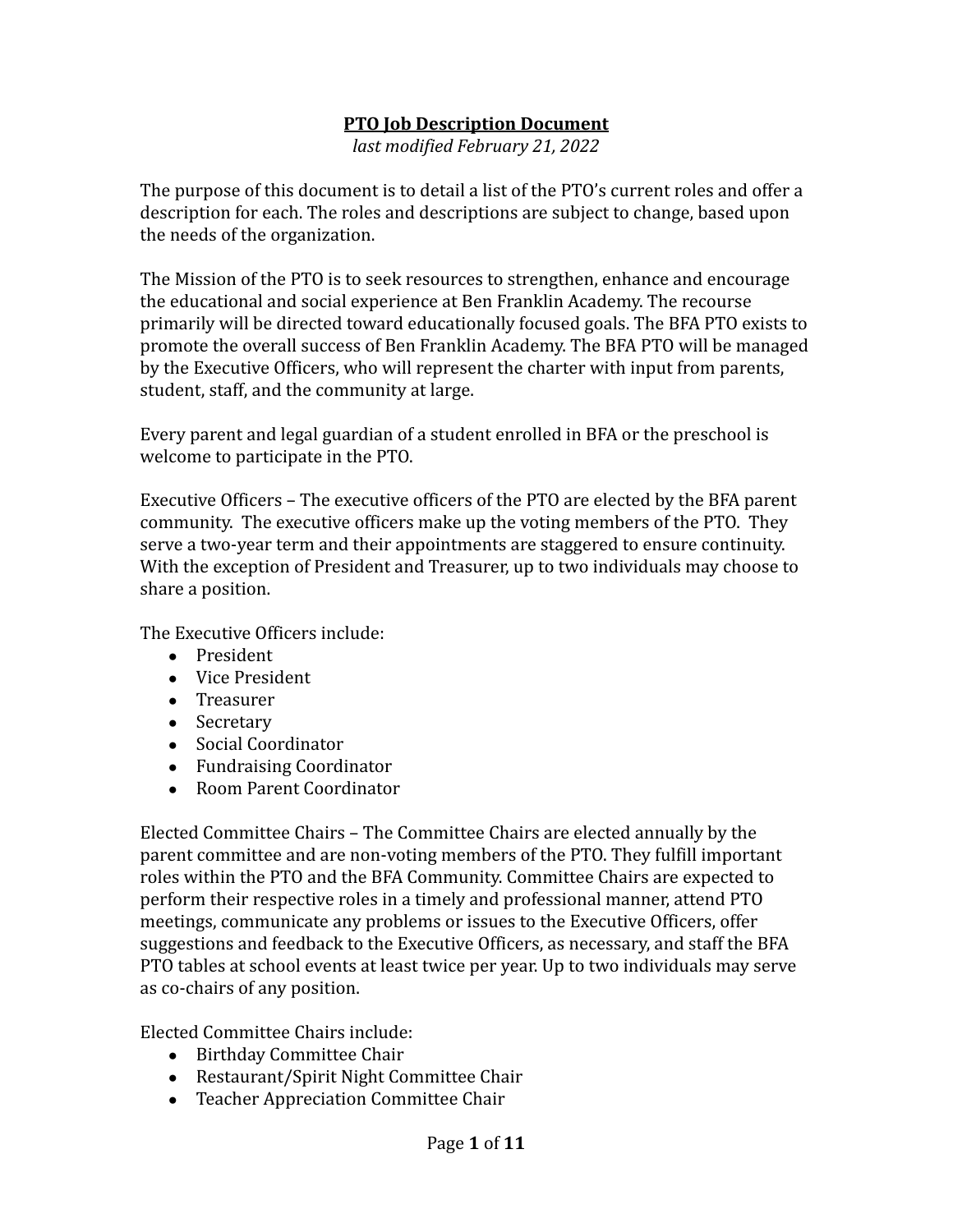- Uniform Buy Back Committee Chair
- Virtues Awareness Committee Chair
- Yearbook/School Pictures Committee Chair

Non-Elected Committee Managers – The Executive Officers appoint committee managers as needed. These individuals are essential to helping the PTO achieve its objectives. They are expected to perform their respective roles in a timely and professional manner, attend PTO meetings, communicate any problems or issues to the Executive Officers and offer suggestions and feedback to the Executive Officers, as necessary, and staff the BFA PTO tables at school events at least twice per year.

These positions are made public through PTO meetings and/or other communications to parents. If a BFA parent is interested in one of these positions, they should submit a nomination form to the President, Vice President or Secretary expressing their interest in a position. All nominees will complete a short questionnaire and the Officers will vote on the positions each spring. Each Committee Manager is a one-year term and up to two individuals may choose to serve for any of the positions as co-managers.

Committee Managers:

- Baking Committee Manager
- Benefit Bash Assistant Committee Manager
- Benefit Bash Auction Item Storage Committee Manager
- Benefit Bash Procurement Committee Manager
- Ben's Brigade Committee Manager
- Bulletin Board Committee Manager
- Fundraising Assistant Committee Manager
- Harvest Festival Committee Manager
- Marketing Committee Manager
- Online Store Committee Manager
- SCRIP Committee Manager
- Social Media Committee Manager
- Spirit Rock Committee Manager
- Spirit Wear Committee Manager
- Sponsor Committee Manager
- Spring Social Committee Manager
- Sweetheart Ball Committee Manager
- Trunk-or-Treat Committee Manager
- Web Page Committee Manager
- Welcoming Committee Manager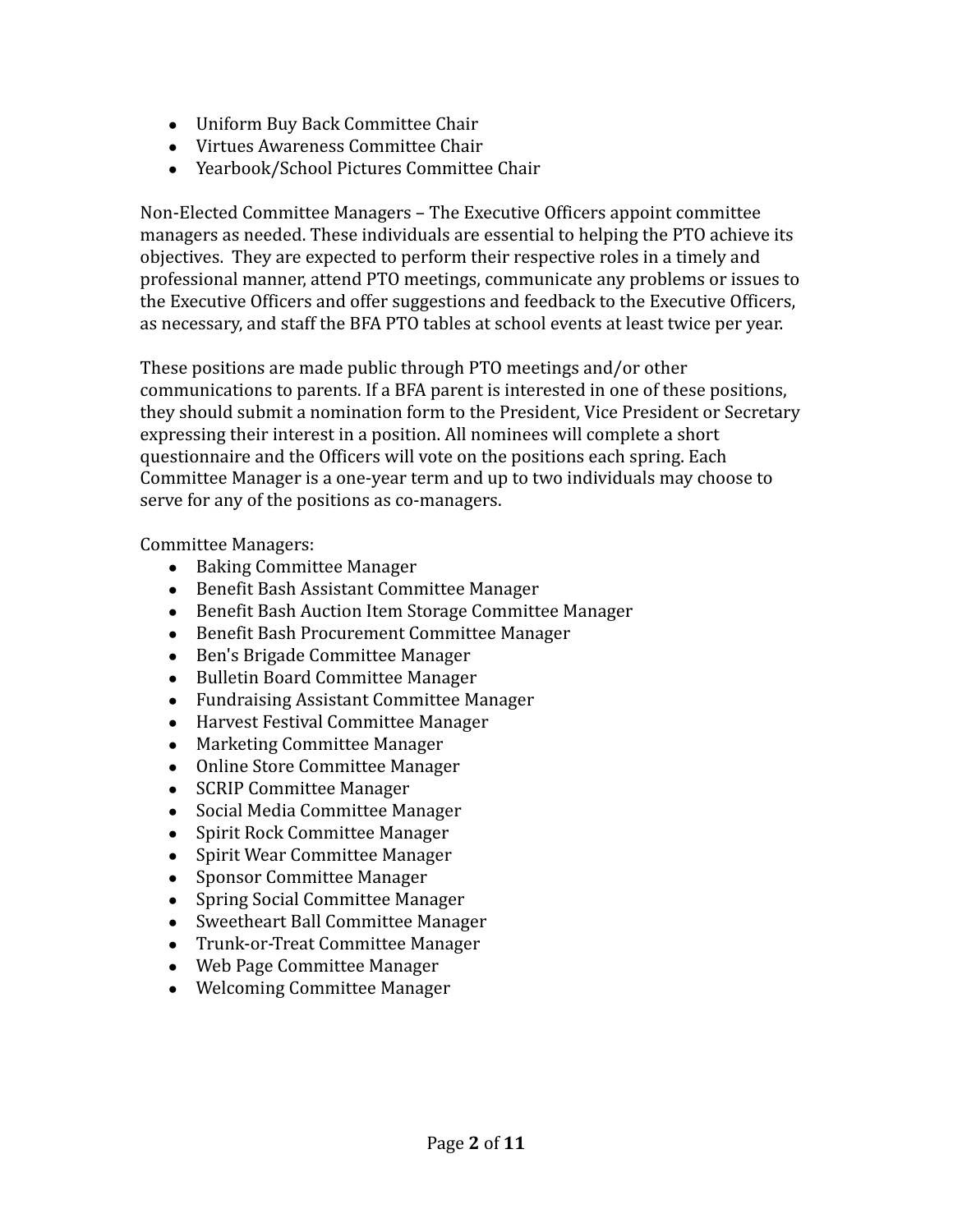## **Executive Officer Job Descriptions**

| President             | The President presides over meetings for the BFA PTO<br>and Executive Officers. The President serves as the<br>primary contact for the Principal, represents BFA PTO<br>at meetings outside of the BFA PTO, serves as a voting<br>member of all BFA PTO committees and coordinates<br>the work of all the Executive Officers and committees<br>serving the organization. The President is also<br>responsible for communicating with the Principal,<br>Assistant Principals and the BFA Board. The President<br>is responsible for confirming that the BFA PTO annual<br>taxes are properly prepared and filed. The President is                                                                                                                                                                                                                                      |
|-----------------------|-----------------------------------------------------------------------------------------------------------------------------------------------------------------------------------------------------------------------------------------------------------------------------------------------------------------------------------------------------------------------------------------------------------------------------------------------------------------------------------------------------------------------------------------------------------------------------------------------------------------------------------------------------------------------------------------------------------------------------------------------------------------------------------------------------------------------------------------------------------------------|
|                       | responsible for all filings with the Colorado Secretary<br>of State. The President must approve any contract for<br>the BFA PTO entered into by an Executive Officer. The<br>President may be subject to a background check.                                                                                                                                                                                                                                                                                                                                                                                                                                                                                                                                                                                                                                          |
| <b>Vice President</b> | The Vice President assists the President and the PTO<br>Board in the administration of all BFA PTO duties. In<br>the absence, resignation or inability of the President<br>to serve, the Vice President will have the power to<br>perform the duties of the President. The Vice<br>is<br>responsible for<br>President<br>designing<br>and<br>implementing the PTO's volunteer appreciation<br>program. The Vice President is the point person for<br>implementation of the BFA directory.                                                                                                                                                                                                                                                                                                                                                                             |
| Treasurer             | Treasurer should have a background in<br>The<br>accounting, finance or a similar discipline. The<br>Treasurer receives all funds on behalf of the PTO as<br>well as keeps an accurate record of receipts and<br>expenses. The Treasurer will pay out funds in a timely<br>manner and in accordance with the approval of the<br>Executive Officers Board. In addition, he/she will<br>prepare financial statements and serve as the financial<br>advisor for all fundraisers and fund disbursements.<br>The Treasurer will work with the Executive Officers to<br>prepare a budget and ensure it is distributed to all<br>Executive Officers in a timely manner. The Treasurer<br>will also ensure annual taxes are filed on time,<br>including contacting a CPA, as needed. In the event of<br>a financial audit, the Treasurer will serve as the<br>primary contact. |
| Secretary             | The Secretary keeps records and minutes of all<br>meetings. The Secretary maintains files of all minutes,<br>agendas and voting records. The Secretary is also                                                                                                                                                                                                                                                                                                                                                                                                                                                                                                                                                                                                                                                                                                        |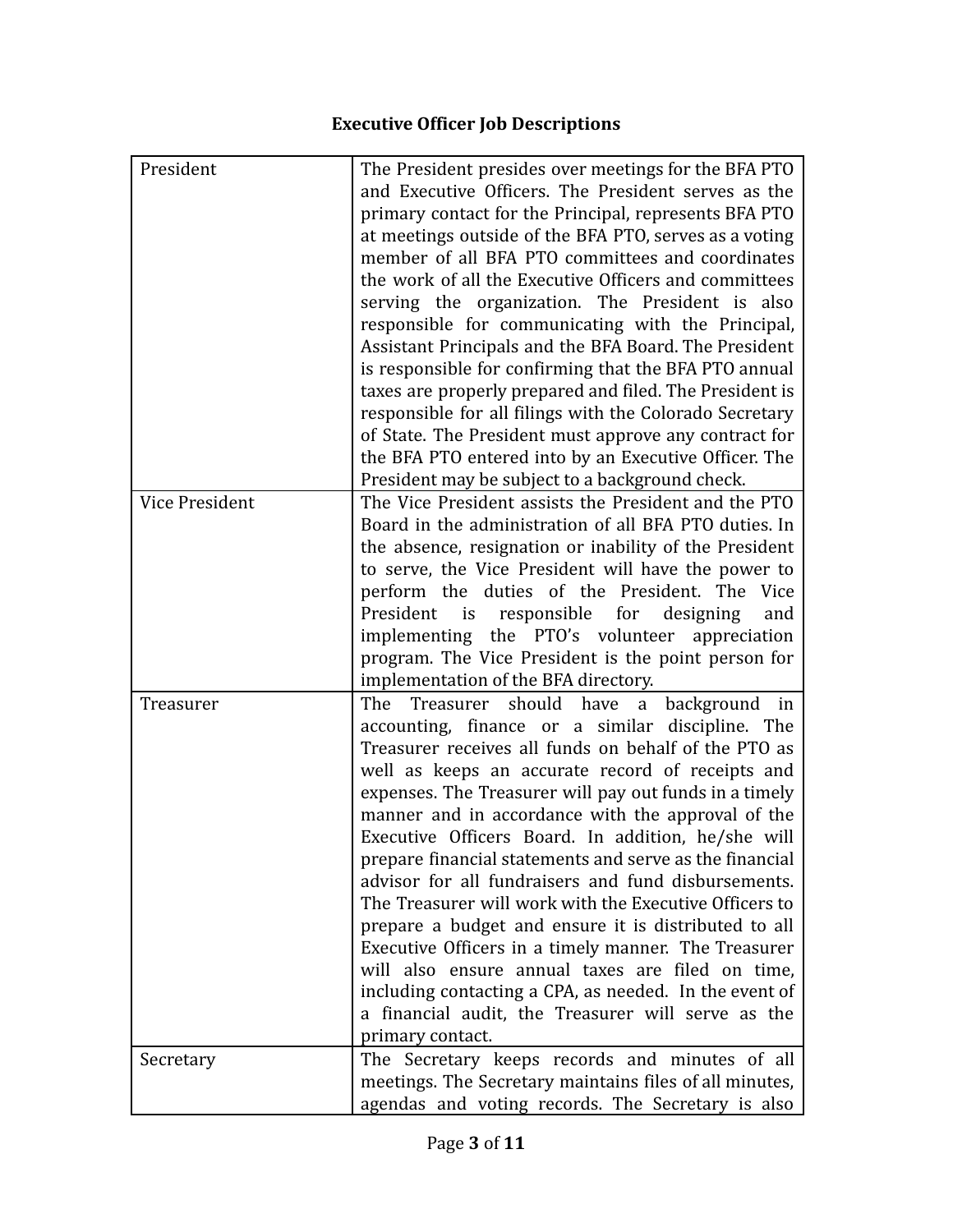|                                | responsible for the maintenance of the vote list. The<br>Secretary will make the minutes and vote list available<br>to be published on the BFA web page within seven (7)<br>days of the meeting. The Secretary will take<br>attendance at all meetings, as well as maintain a<br>current list of contact information for Executive<br>Officers and Committee Chairs of the BFA PTO. The<br>Secretary is responsible for ensuring that the<br>Communication and Conflict Resolution Policy and<br>Conflict of Interest Policy are completed by all<br>Executive Officers and Chairs of the BFA PTO. The<br>Secretary manages the election process each year and<br>ensures that any background checks are completed, if<br>needed.                                                                                        |
|--------------------------------|--------------------------------------------------------------------------------------------------------------------------------------------------------------------------------------------------------------------------------------------------------------------------------------------------------------------------------------------------------------------------------------------------------------------------------------------------------------------------------------------------------------------------------------------------------------------------------------------------------------------------------------------------------------------------------------------------------------------------------------------------------------------------------------------------------------------------|
| Social Coordinator             | The Social Coordinator oversees and manages the                                                                                                                                                                                                                                                                                                                                                                                                                                                                                                                                                                                                                                                                                                                                                                          |
|                                | Social Events of the PTO including: Harvest Festival,<br>Ben Franklin's Birthday, Sweetheart Ball, Spring Social                                                                                                                                                                                                                                                                                                                                                                                                                                                                                                                                                                                                                                                                                                         |
|                                | and Field Day. The Social Coordinator is responsible                                                                                                                                                                                                                                                                                                                                                                                                                                                                                                                                                                                                                                                                                                                                                                     |
|                                | for working closely with all parties involved in the                                                                                                                                                                                                                                                                                                                                                                                                                                                                                                                                                                                                                                                                                                                                                                     |
|                                | event, including the event manager. They also<br>schedule dates, in collaboration with the PTO Board,                                                                                                                                                                                                                                                                                                                                                                                                                                                                                                                                                                                                                                                                                                                    |
|                                | for all PTO Social Events prior to the school year.                                                                                                                                                                                                                                                                                                                                                                                                                                                                                                                                                                                                                                                                                                                                                                      |
| <b>Fundraising Coordinator</b> | Fundraising Coordinator is the administrator for all<br>K-8th grade fundraising chair positions of the BFA<br>PTO. The Fundraising Coordinator plans, organizes,<br>promotes, implements, and evaluates all campaigns<br>and activities related to the goal of raising money for<br>BFA and its students. The Fundraising Coordinator<br>maintains the annual plan for fundraising for the<br>entire school. The Fundraising Coordinator will<br>establish an event procedure for each event. The<br>Fundraising Coordinator will also develop, appoint,<br>organize, and help execute any volunteer committees<br>with<br>any K-8th fundraisers.<br>The<br>associated<br>Fundraising Coordinator oversees and provides<br>supervision and guidance to fundraising committees<br>as they complete their necessary tasks. |
| Room Parent Coordinator        | The Room Parent Coordinator is the administrator for<br>room parent activities. The Room<br>Parent<br>all                                                                                                                                                                                                                                                                                                                                                                                                                                                                                                                                                                                                                                                                                                                |
|                                | Coordinator will update and submit the training                                                                                                                                                                                                                                                                                                                                                                                                                                                                                                                                                                                                                                                                                                                                                                          |
|                                | manual each year and train all the BFA room parents.                                                                                                                                                                                                                                                                                                                                                                                                                                                                                                                                                                                                                                                                                                                                                                     |
|                                | She/he will recruit and support all BFA room parents<br>for grades K-5. The Room Parent Coordinator is                                                                                                                                                                                                                                                                                                                                                                                                                                                                                                                                                                                                                                                                                                                   |
|                                | responsible for ensuring consistency in all classrooms                                                                                                                                                                                                                                                                                                                                                                                                                                                                                                                                                                                                                                                                                                                                                                   |
|                                | with regard to classroom parties, activities and                                                                                                                                                                                                                                                                                                                                                                                                                                                                                                                                                                                                                                                                                                                                                                         |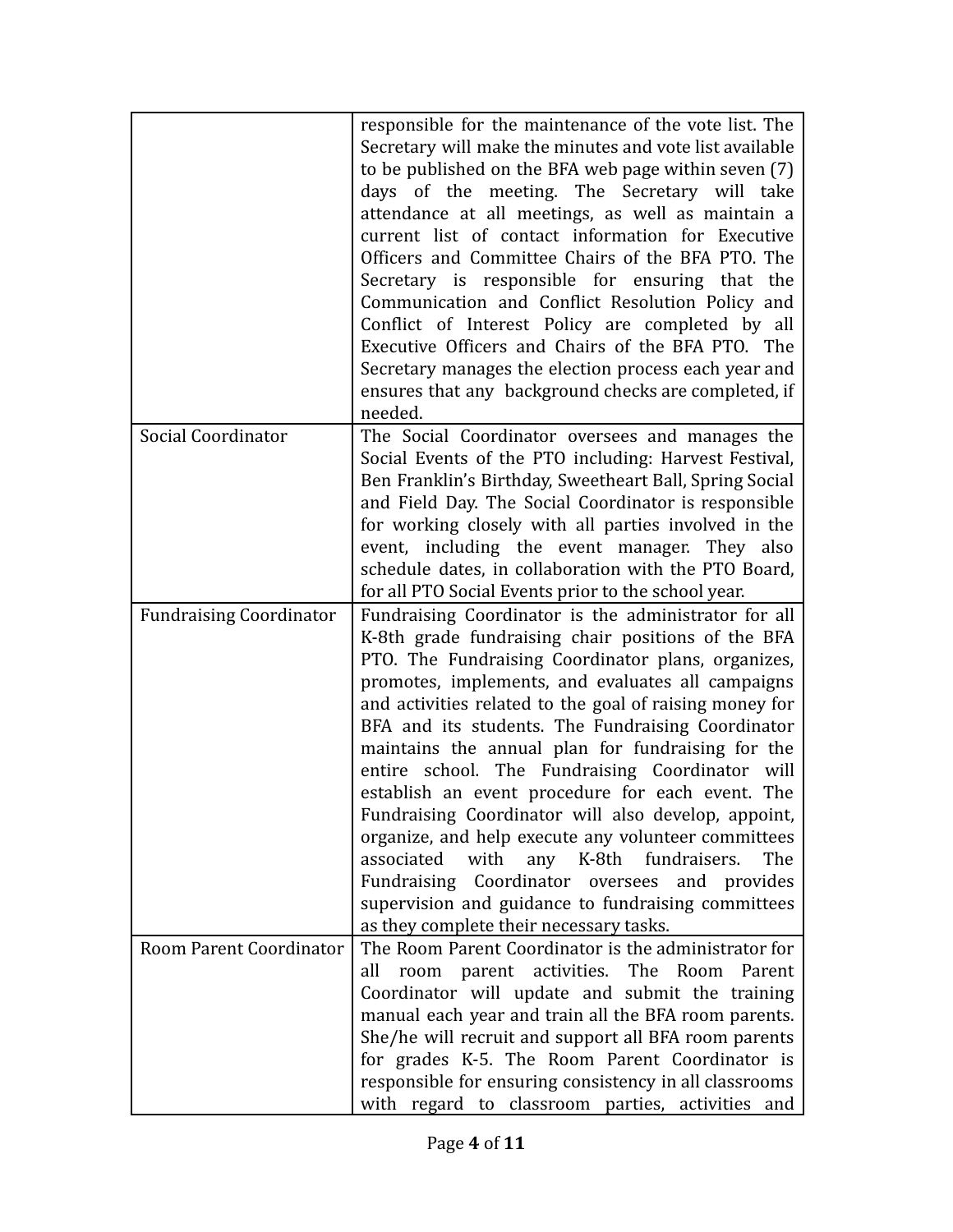| general communication to classroom parents. The            |
|------------------------------------------------------------|
| Room Parent Coordinator is responsible for ensuring        |
| that each child in the school has a field day t-shirt size |
| recorded.                                                  |

## **Elected Committee Chairs Job Descriptions**

| <b>Birthday Committee</b><br>Chair | Addresses and distributes birthday cards to all the<br>faculty and staff at BFA. Puts together around 90 cards |
|------------------------------------|----------------------------------------------------------------------------------------------------------------|
|                                    | and brings them to the front office to be distributed in                                                       |
|                                    | appropriate<br>boxes<br>on<br>basis.<br>the<br>a<br>monthly                                                    |
|                                    | Responsibilities include: contacting the front office to                                                       |
|                                    | get a list of birthdays; purchasing, addressing and                                                            |
|                                    | distributing birthday cards; purchasing gift cards to                                                          |
|                                    | include in each card; bringing the cards in on a monthly                                                       |
|                                    | basis to school to be distributed.                                                                             |
| <b>Box Top Committee</b>           | Plans and carries out activities designed to maximize                                                          |
| Chair                              | collections and benefits of the Box Tops for Education                                                         |
|                                    | Labels<br>for Education<br>and<br>programs.<br>Key                                                             |
|                                    | responsibilities and accountabilities: 1. Communicates                                                         |
|                                    | due<br>dates, promotions,<br>contests,<br>guidelines,                                                          |
|                                    | updates, and any other applicable news to BFA families,                                                        |
|                                    | teaching staff, and PTO. Provides updates as needed to                                                         |
|                                    | PTO and for newsletters. Keeps messages current                                                                |
|                                    | on websites. 2. Registers annually for above programs.                                                         |
|                                    | Abides<br>guidelines<br>standing<br>with<br>the<br>by                                                          |
|                                    | fundraising organizations. 3. Establishes annual Box                                                           |
|                                    | Top fundraising goal and provide figure to the PTO                                                             |
|                                    | Officers. 4. Determines monthly collection dates and                                                           |
|                                    | contests. 5. Establishes/maintains system to track                                                             |
|                                    | individual/classroom participation with Box Tops in                                                            |
|                                    | order to reward top earners. 6. Coordinates volunteer                                                          |
|                                    | printing of collection sheets and/or other materials as                                                        |
|                                    | needed. Arranges for volunteers to count, bundle, and                                                          |
|                                    | prepare Box Tops and labels for submission. 7. Trains<br>new Box Top volunteers 8. Ensures that program        |
|                                    | deadlines are met and submissions are sent on time.                                                            |
|                                    | Abides by the rules of the program(s). Maintains                                                               |
|                                    | supplies of tape, glue, scissors, submission sheets, etc.                                                      |
|                                    | 9. Monitors submission status on websites. 10. Attend                                                          |
|                                    | monthly PTO meetings and present updates as needed.                                                            |
| Restaurant/Spirit Night            | fundraising<br>Organizes<br>opportunities<br>at<br>local                                                       |
| Committee Chair                    | restaurants, ensuring that we get the best percentage                                                          |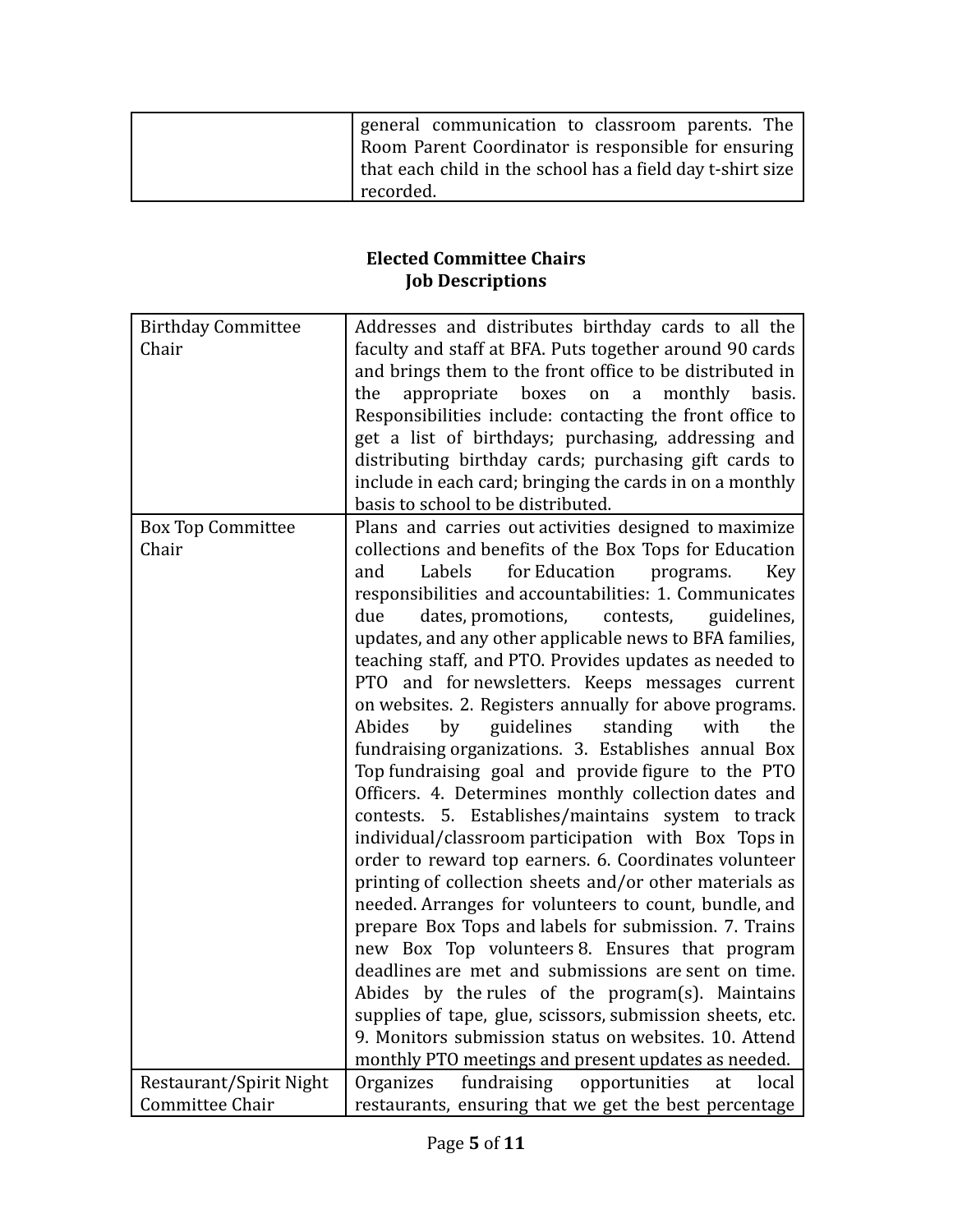|                                                       | possible. Tracks past restaurant nights to determine<br>the most successful.<br>Helps ensure<br>which are<br>restaurants send proceeds, as promised. Organizes the<br>events in a timely manner and communicate them to<br>the Officers, social media and marketing volunteers.                                                                                                                                                                                                                                                                                                                                                                                                                                                                                                                                                                                                                                                                                         |
|-------------------------------------------------------|-------------------------------------------------------------------------------------------------------------------------------------------------------------------------------------------------------------------------------------------------------------------------------------------------------------------------------------------------------------------------------------------------------------------------------------------------------------------------------------------------------------------------------------------------------------------------------------------------------------------------------------------------------------------------------------------------------------------------------------------------------------------------------------------------------------------------------------------------------------------------------------------------------------------------------------------------------------------------|
| <b>Teacher Appreciation</b><br>Committee Chair        | Recognizes school staff/teachers throughout the year<br>by organizing events as well as Staff Appreciation Week<br>(as determined) and Teacher Appreciation Week (as<br>determined). Chair will coordinate meals/baking items<br>with the Baking Committee. Works closely with room<br>parents to organize Staff and Teacher Appreciation<br>recognition to ensure effective communication to<br>families as well as gift collections and distributions.                                                                                                                                                                                                                                                                                                                                                                                                                                                                                                                |
| Uniform Buy Back<br>Committee Chair                   | Organizes two or more used uniform sales throughout<br>the year. Updates all forms and fliers; ensures the sales<br>are well communicated and marketed and that the<br>appropriate documents are posted online. Also,<br>ensures that accurate records of transactions are sent<br>to the PTO Treasurer in a timely manner for<br>processing. Receives and tracks all uniforms to be sold<br>with the appropriate paperwork. Maintains inventory<br>and/or donates/returns items not sold, per the<br>customer's request.                                                                                                                                                                                                                                                                                                                                                                                                                                               |
| <b>Virtues Awareness</b><br>Committee Chair           | Provides monthly bookmark/poster entries for distribution<br>into Thursday folders. Selects an elementary and middle<br>school winner and then provides the printer with the<br>winning entries. Picks up, sorts and drops off bookmarks<br>to school for Thursday folders distribution.                                                                                                                                                                                                                                                                                                                                                                                                                                                                                                                                                                                                                                                                                |
| Yearbook/School<br><b>Pictures Committee</b><br>Chair | Organizes and promotes yearbook sales and parent<br>volunteers and acts as a liaison between yearbook<br>advisor and the school community. This chair requires<br>continual communication with and support for the<br>yearbook advisor, yearbook company, the parent<br>community, BFA staff, parent volunteers, and the PTO.<br>This position is responsible for meeting with staff upon<br>the advisor's request to help with creation of theme,<br>design and and other yearbook elements. In addition,<br>this position is responsible for organizing individual,<br>class, and sports pictures and acts as a liaison between<br>parent community and school photographer. This<br>position works and communicates directly with the<br>school photographer, as well as BFA staff to ensure<br>portrait dates are set, performed to certain standards,<br>and that deadlines are met. This position steps in to<br>help photograph school events when necessary. In |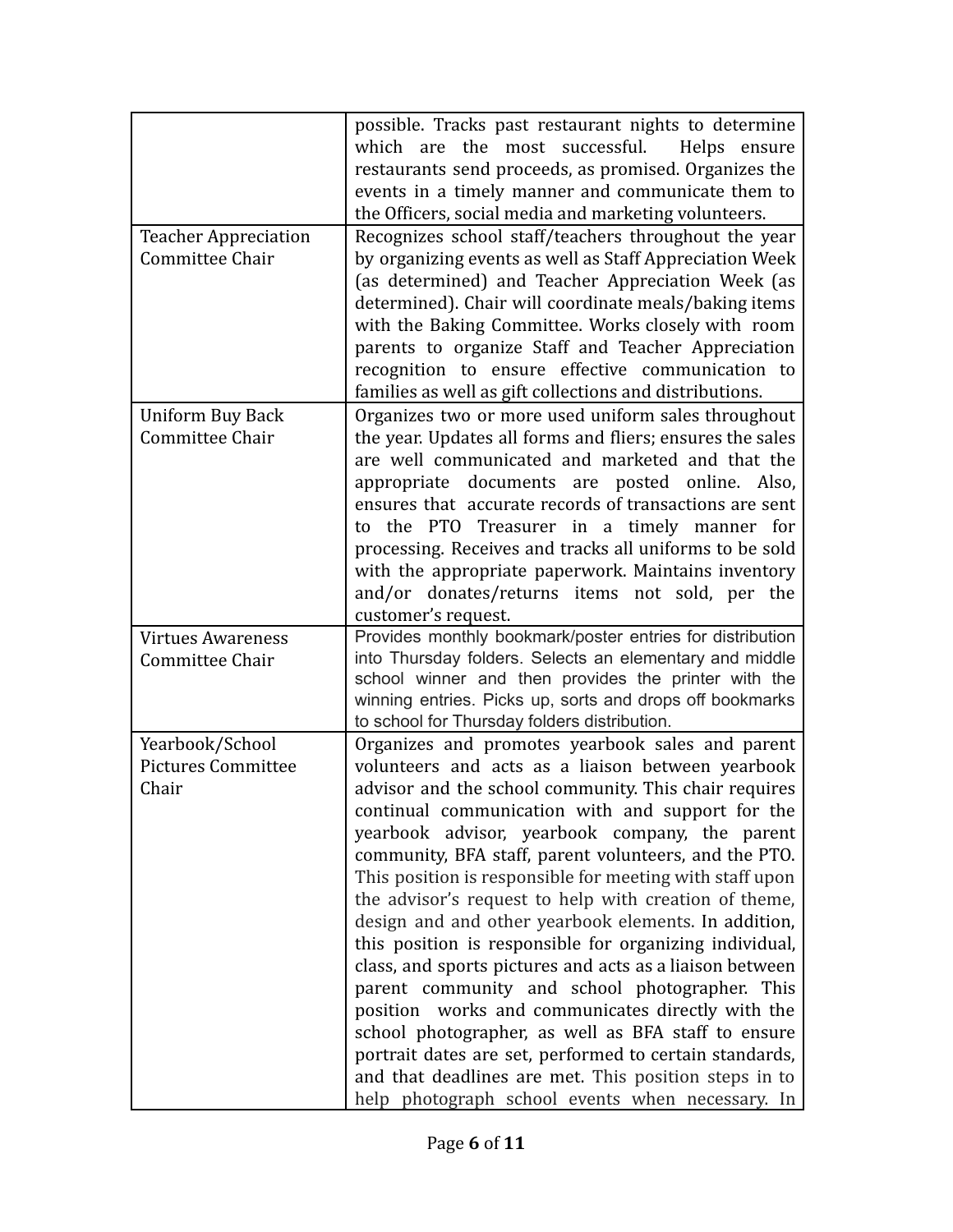| addition, this position helps manage orders and |  |  |  |
|-------------------------------------------------|--|--|--|
| distribute books upon arrival.                  |  |  |  |

## **Non-Elected Committee Managers Job Descriptions**

| <b>Baking Committee Manager</b>                               | which Ben<br>Determines<br>Franklin<br>Academy parents wish to volunteer for<br>the Baking Committee and maintain<br>current communication lists (Gmail,<br>Signup Genius). Handles requests for<br>school-wide food/beverage support<br>from PTO Officers and other Ben<br>Franklin Academy personnel<br>and<br>these<br>communicate<br>volunteer<br>opportunities to interested parents in a<br>timely manner.                                                                                                                                                             |
|---------------------------------------------------------------|------------------------------------------------------------------------------------------------------------------------------------------------------------------------------------------------------------------------------------------------------------------------------------------------------------------------------------------------------------------------------------------------------------------------------------------------------------------------------------------------------------------------------------------------------------------------------|
|                                                               | Handles requests for individual family<br>hardship meals from the PTO President<br>communicate these volunteer<br>and<br>opportunities to the Baking Committee.<br>Ensures all requests are adequately<br>covered and communicate to<br>the                                                                                                                                                                                                                                                                                                                                  |
| <b>Benefit Bash Assistant Committee</b>                       | Officers if there is an issue.<br>Assists in coordinating the Benefit Bash.                                                                                                                                                                                                                                                                                                                                                                                                                                                                                                  |
| Manager                                                       |                                                                                                                                                                                                                                                                                                                                                                                                                                                                                                                                                                              |
| <b>Benefit Bash Auction Item Storage</b><br>Committee Manager | Stores and coordinates all Benefit Bash<br>items.                                                                                                                                                                                                                                                                                                                                                                                                                                                                                                                            |
| <b>Benefit Bash Procurement Committee</b><br>Manager          | Manages team to procure auction items<br>for the Benefit Bash.                                                                                                                                                                                                                                                                                                                                                                                                                                                                                                               |
| Ben's Brigade Committee Manager                               | Ben's Brigade is a parent group within<br>the PTO focused on gathering the skills,<br>talents and professions from the BFA<br>Community to help with various<br>maintenance and or other projects for<br>the school. The Manager schedules,<br>organizes and promotes events for the<br>Committee and is the point of contact<br>for Ben's Brigade. Any questions or<br>suggestions about the committee will be<br>directed to the Manager. The Manager<br>will be responsible for reporting the<br>progress of the Committee and its<br>intended work dates to the PTO. The |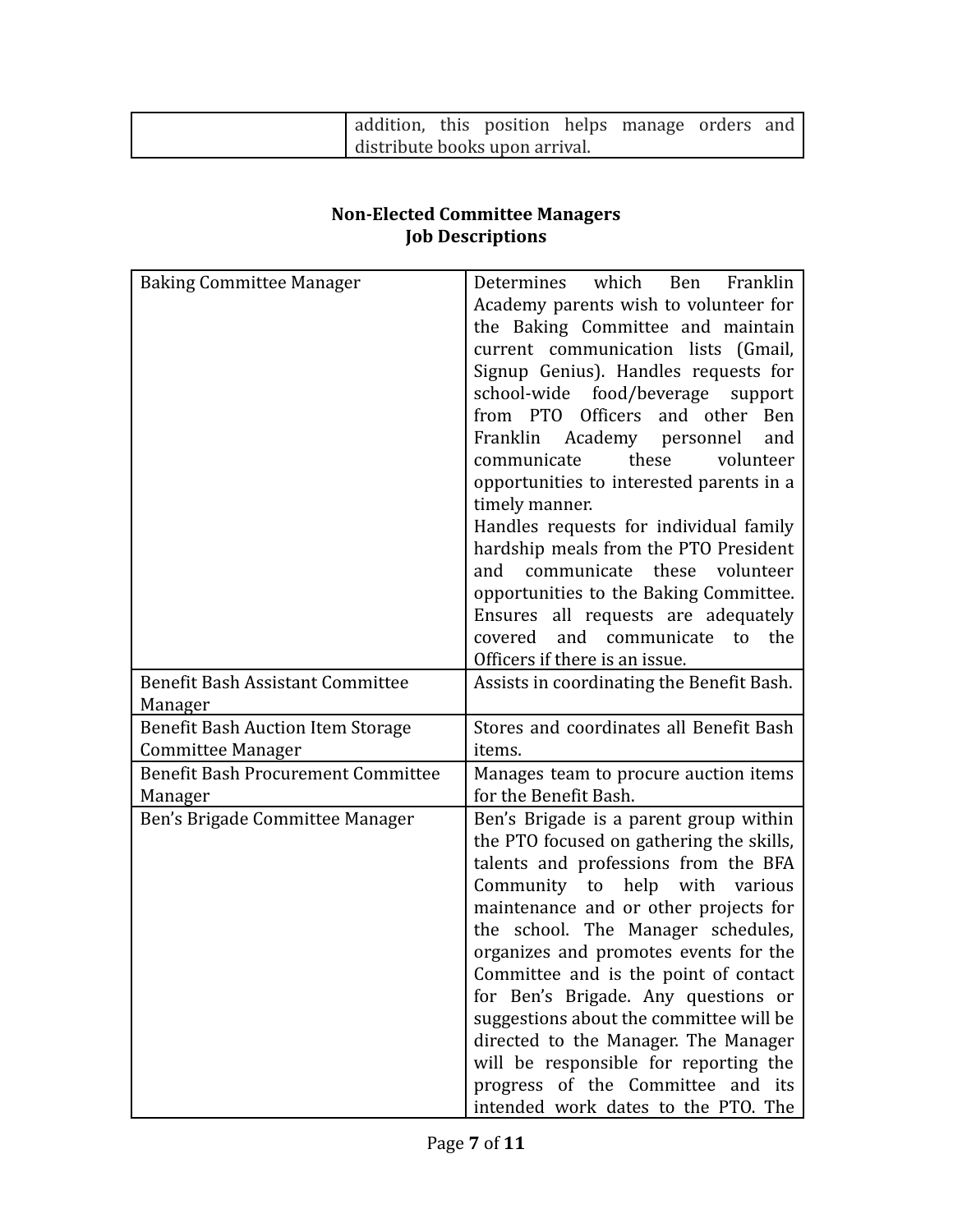|                                         | Manager is required to attend monthly<br>PTO meetings.                                                                                                                                                                                                                                                                                                                                                                                                                                                                                                                                                                                                                                                                                                                                                                                                                             |
|-----------------------------------------|------------------------------------------------------------------------------------------------------------------------------------------------------------------------------------------------------------------------------------------------------------------------------------------------------------------------------------------------------------------------------------------------------------------------------------------------------------------------------------------------------------------------------------------------------------------------------------------------------------------------------------------------------------------------------------------------------------------------------------------------------------------------------------------------------------------------------------------------------------------------------------|
| <b>Bulletin Board Committee Manager</b> | Updates the PTO bulletin board.                                                                                                                                                                                                                                                                                                                                                                                                                                                                                                                                                                                                                                                                                                                                                                                                                                                    |
| Harvest Festival Committee Manager      | Oversees the planning and execution of<br>the annual BFA Harvest Festival, usually<br>held in late September. Works closely<br>with the PTO Social Coordinator, as well<br>as requesting assistance from other PTO<br>Chairs and Coordinators to arrange the<br>details of the event.                                                                                                                                                                                                                                                                                                                                                                                                                                                                                                                                                                                              |
| Marketing Committee Manager             | Promotes upcoming PTO events and<br>programs. This chair needs to be in<br>contact with various Committee Chairs<br>and Coordinators of the PTO to provide<br>updates for the parent community<br>regarding events<br>and<br>programs.<br>Responsibilities include designing and<br>printing flyers for events; sorting and<br>distributing flyers into teacher in-boxes<br>by Wednesday noon; and placing event<br>flyers in the locked glass display near<br>office. This individual also creates event<br>posters to be placed on the carpool<br>sandwich boards and emails the middle<br>school vice principal, the PTO Web Page<br>Committee Manager and the Social<br>Media Committee Manager the event<br>flyer PDFs for that weeks' events. In<br>addition, this individual compiles and<br>articles<br>the PTO<br>for<br>submits<br>the<br>Principle's weekly newsletter. |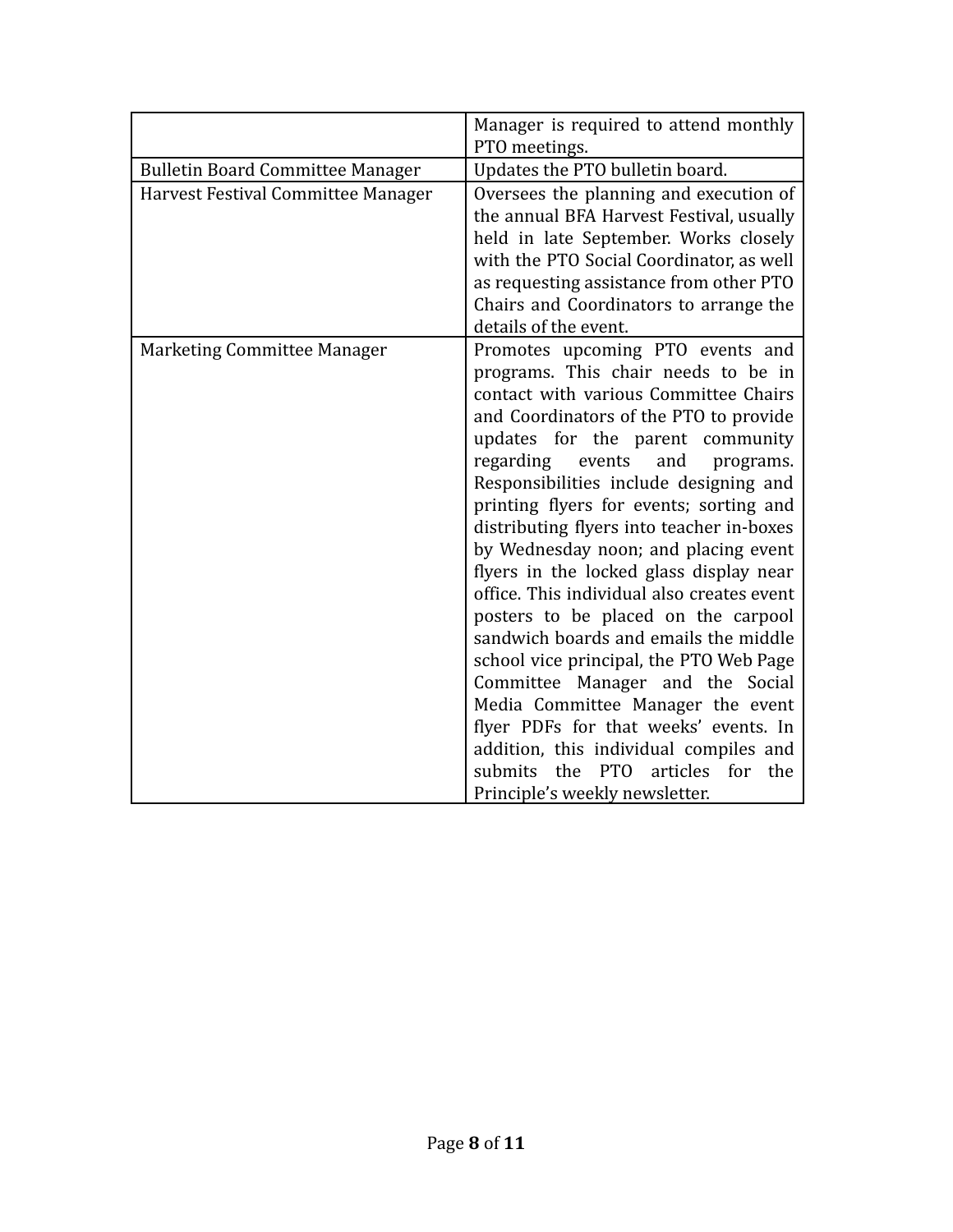| <b>Online Store Committee Manager</b> | Manages the BFA online store run by the<br>PTO. Works with various other PTO<br>Coordinators and Chairs to provide<br>customized<br>and<br>reporting<br>data<br>downloads from the store database.<br>Manager should have familiarity with<br>site technologies<br>web<br>and<br>be<br>comfortable with downloading data and<br>importing it in various forms (Access,<br>Excel, etc.). Acts as the top level<br>troubleshooting and contact<br>with<br>Volusion<br>support for issues<br>and<br>problems encountered in the store.<br>Helps other PTO Coordinators and<br>Chairs with training on various aspects<br>of the online store. Builds products in<br>the store and/or assists with creation of<br>new products. Updates Access reporting<br>system as necessary. Assists with store<br>related requests and services<br>as<br>necessary. |
|---------------------------------------|------------------------------------------------------------------------------------------------------------------------------------------------------------------------------------------------------------------------------------------------------------------------------------------------------------------------------------------------------------------------------------------------------------------------------------------------------------------------------------------------------------------------------------------------------------------------------------------------------------------------------------------------------------------------------------------------------------------------------------------------------------------------------------------------------------------------------------------------------|
| <b>SCRIP Committee Manager</b>        | Works with the PTO Board to set<br>schedules for each SCRIP event. Works<br>with the Marketing Committee Manager<br>to create media for each SCRIP event.<br>Compiles data on staff totals and<br>communicates those totals to the staff<br>and then orders staff gift cards.<br>Prepares cards and gift cards and<br>manages distribution to staff.                                                                                                                                                                                                                                                                                                                                                                                                                                                                                                 |
| Social Media Committee Manager        | Updates the BFA PTO website weekly<br>regarding PTO events. Assists with<br>coordinating all social media for PTO<br>events.                                                                                                                                                                                                                                                                                                                                                                                                                                                                                                                                                                                                                                                                                                                         |
| Spirit Rock Committee Manager         | Monitors<br>and<br>maintains<br>the<br>SignUpGenius for the Spirit Rock.<br>Ensures payments are made in a timely<br>manner by sending payment reminders,<br>when necessary. Acts as the contact<br>person for any information needed                                                                                                                                                                                                                                                                                                                                                                                                                                                                                                                                                                                                                |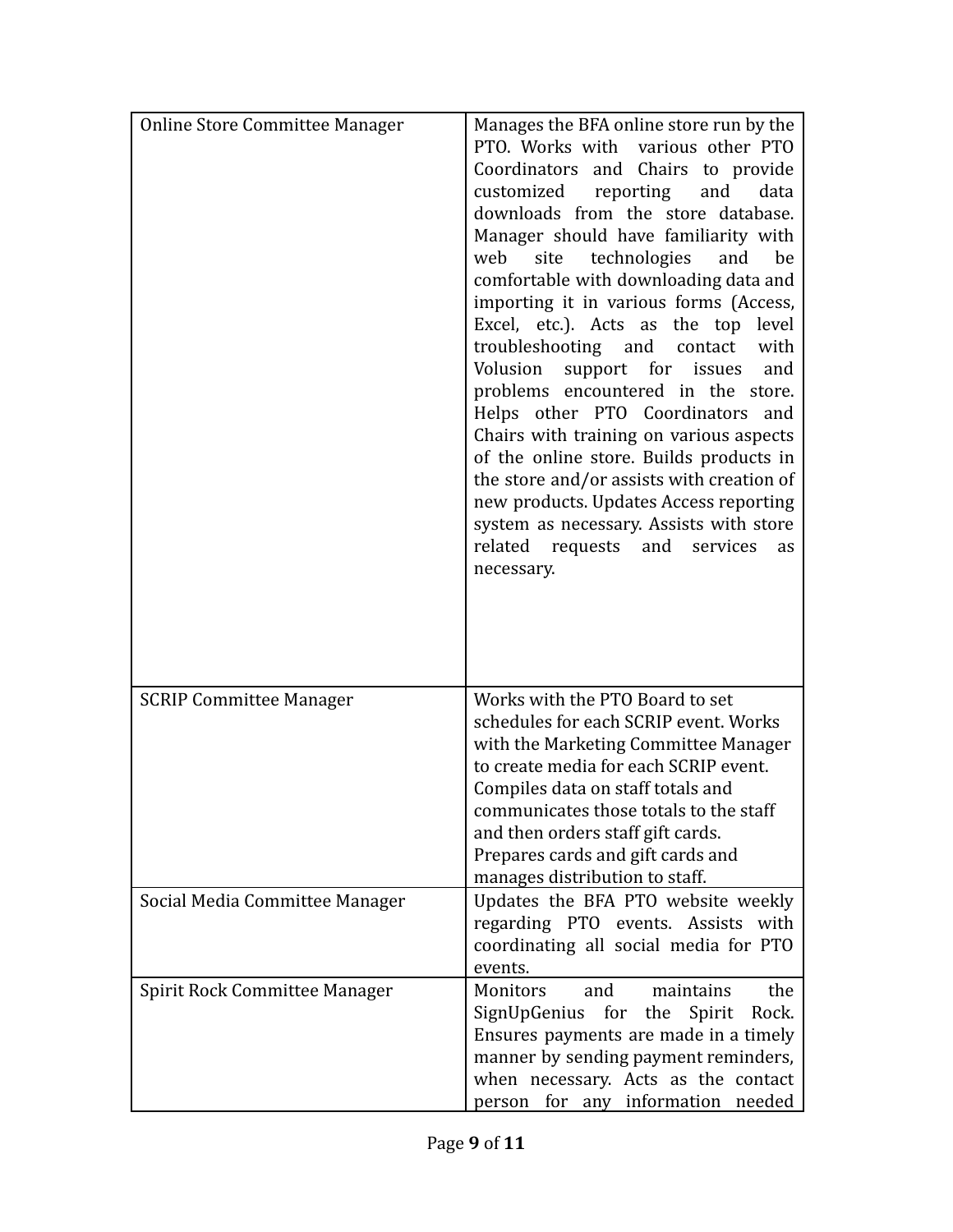|                                        | about the rock. Paints the rock with BFA<br>stencil when rock is unrented for more                                                                                                                                                                                                                                                                                                                                                                                                                                                                                                                                                                                                                                                                                                                                                                                         |
|----------------------------------------|----------------------------------------------------------------------------------------------------------------------------------------------------------------------------------------------------------------------------------------------------------------------------------------------------------------------------------------------------------------------------------------------------------------------------------------------------------------------------------------------------------------------------------------------------------------------------------------------------------------------------------------------------------------------------------------------------------------------------------------------------------------------------------------------------------------------------------------------------------------------------|
|                                        | than 3 rental days in a row.                                                                                                                                                                                                                                                                                                                                                                                                                                                                                                                                                                                                                                                                                                                                                                                                                                               |
| Spirit Wear Committee Manager          | Updates the www.bfacademystore.org<br>website with produce information.<br>www.mail.volusion.com<br>Checks the<br>website for order emails and customer<br>inquiries<br>in<br>email<br>account<br>storeinfo@bfacademy.org. Bags, labels<br>and delivers orders to BFA to be sent<br>with<br>students.<br>home<br>Processes<br>exchanges. Runs monthly reports from<br>the store website to ensure that all<br>filled.<br>orders placed have been<br>Maintains inventory and makes orders<br>as necessary, through current vendors<br>(Educational Outfitters & DC Designs).<br>Forwards vendor invoices with proper<br>forms to PTO Treasurer to pay. Sells<br>wear merchandise<br>at<br><b>PTO</b><br>spirit<br>functions (Registration, Back to School<br>Night). Ensures that spirit wear to be<br>worn at school conforms to BFA Board<br>of Directors Uniform Policy. |
| <b>Sponsor Committee Manager</b>       | Works with Fundraising Coordinator to<br>create sponsorship package offerings.<br>Contacts prior sponsors and solicits<br>new sponsors to determine current<br>interest. Acts as the contact for all<br>secured sponsors, including collecting<br>checks and logos from them. Displays<br>signage during pre-set time frames,<br>coordinates additional social<br>media<br>recognition and displays logos in school<br>lobby<br>sponsorship<br>package<br>per<br>commitments.                                                                                                                                                                                                                                                                                                                                                                                              |
| <b>Spring Social Committee Manager</b> | Oversees the planning and execution of<br>the annual BFA Spring Social (formerly<br>called the Mother/Son Event), usually<br>held in April. Works closely with the<br>Social Coordinator, as well as<br>PTO <b>P</b><br>requesting assistance from other PTO<br>Chairs and Coordinators to arrange the<br>details of the event.                                                                                                                                                                                                                                                                                                                                                                                                                                                                                                                                            |